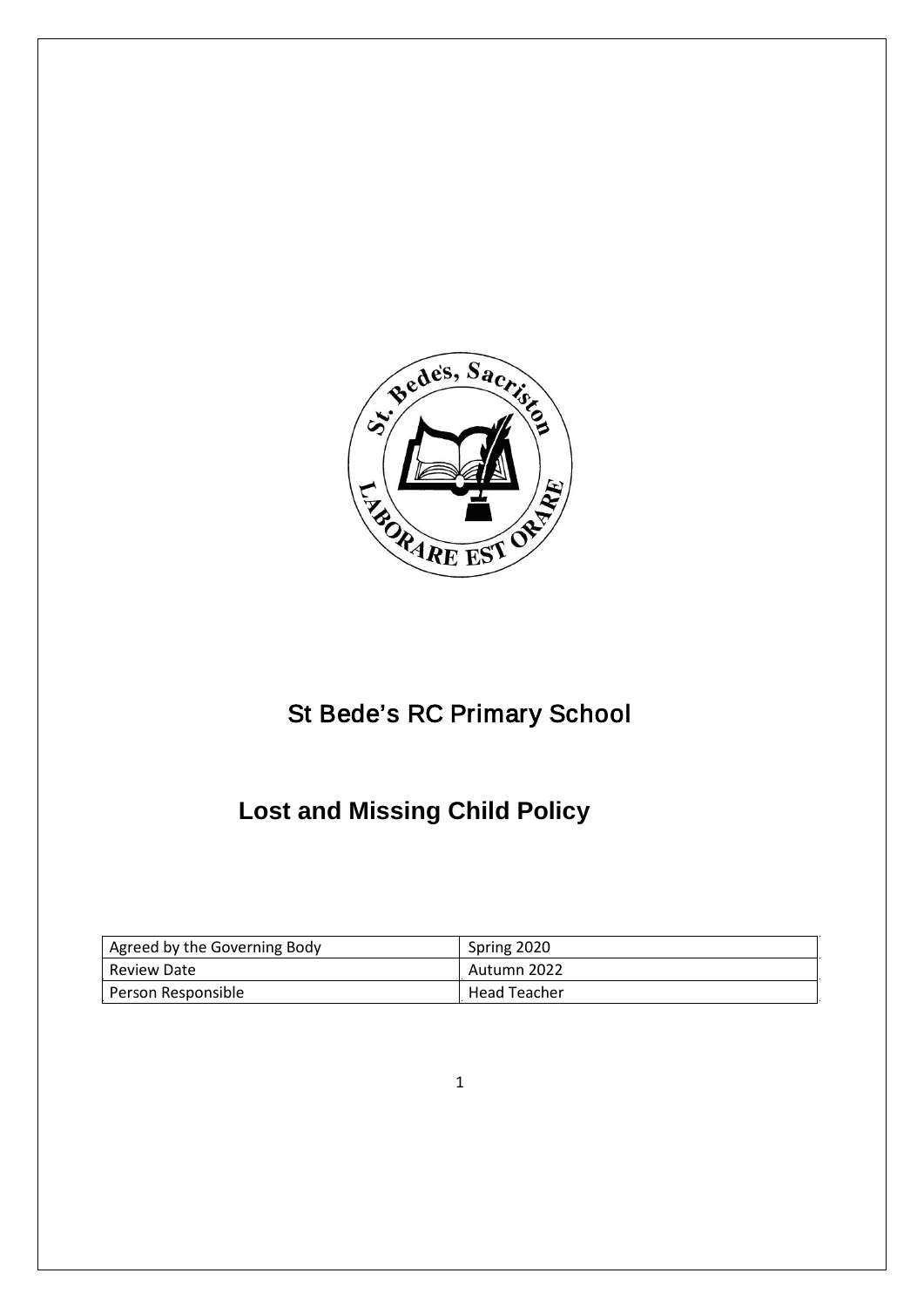## AIMS

This policy clearly states the action staff members **MUST TAKE** if they believe a child to be missing or lost. Complacency is a hazard we must avoid at all costs and all staff members are St Bede's RC Primary School are expected to be vigilant at all times and regularly count children when they are participating in activities beyond their classroom.

The welfare of the children in our care is paramount. All staff are to ensure they Risk Assess all activities as children may go missing. EVERY member of staff has equal responsibility in ensuring the safety of the children and knowing where they are.

Systems in place to minimise the risk of children going missing:

- Appropriate steps are taken to ensure that the premises and surrounding site is secure.
- Staff members are on each gate at the start of the school day and only staff members are allowed on the yard.
- At the end of the school day, staff hand over children to known adults and do not let a child go until they have witnessed this happen. Any children who are not allowed contact with a particular adult have a list of adults who may collect them and a password. In Reception, parents must provide school with a list of adults who will be collecting their child and inform school of any changes.
- Staff members are on duty to lock gates at the end of the school yard once every child has left the yard.
- It is the responsibility of every member of staff to be aware of how many children are present and a quick head count takes place at intervals during each session.
- Each staff member has a book with a register in and any known child absences are written in here by office staff. This book must be returned to the office at the end of each school day.
- Key staff that work with new children always take extra care to be aware of their whereabouts and ensure they know the boundaries of where they can and
- cannot go.
- Parents are advised of our security procedures and will be given opportunity to discuss any concerns, particularly if their child has an adventurous nature.
- Individual pupil Risk Assessments are put in place for children with High Needs that may compromise their personal safety and wellbeing in our large school building and extensive school grounds.
- Parents/Carers are made aware of the need of supervision of children at all times at the start of each school day until staff members are present on the yard at 8.45am and at the end of the day when they have collected their children.